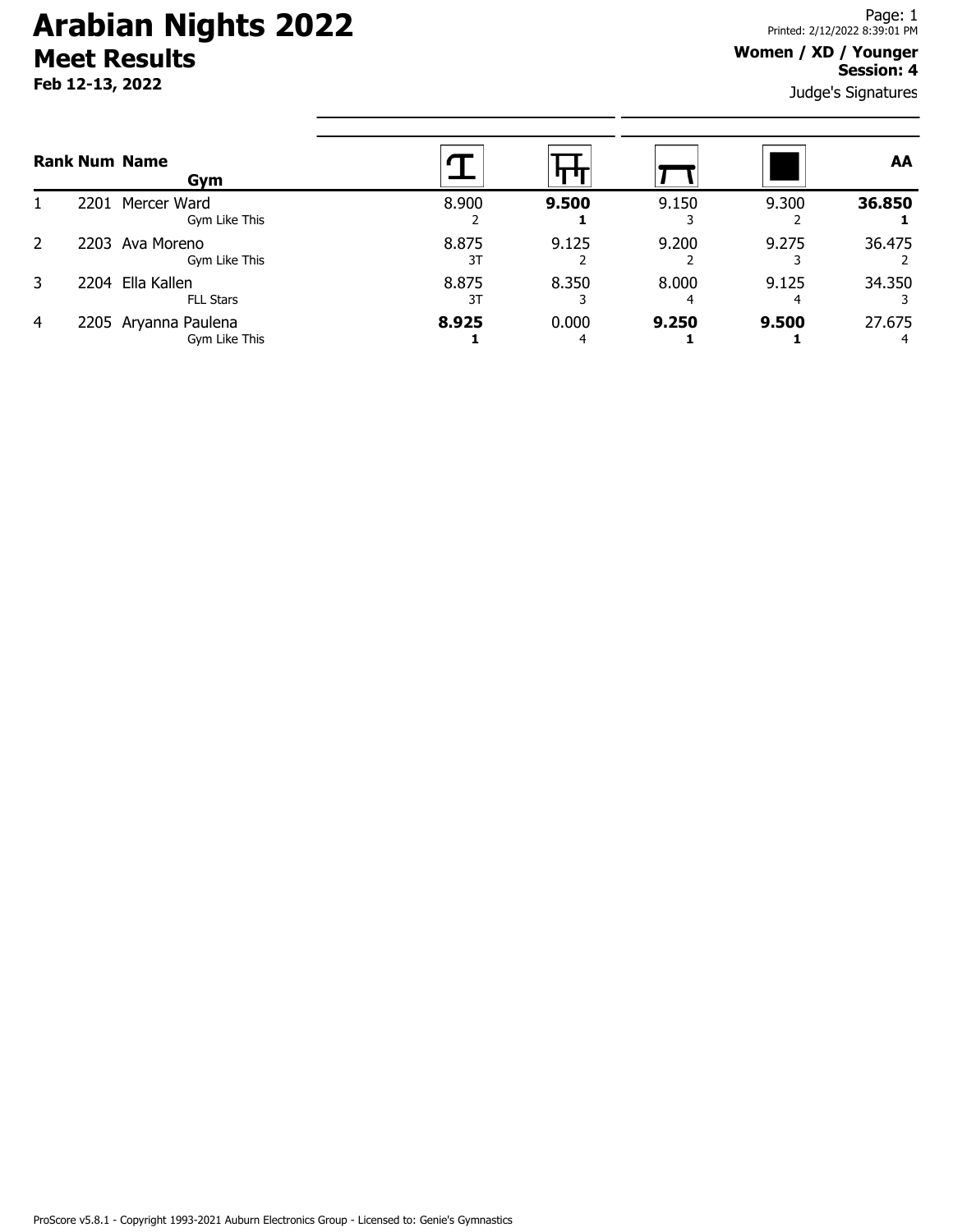## **Arabian Nights 2022 Meet Results**

**Feb 12-13, 2022**

#### **Women / XD / Older Session: 4**

Judge's Signatures

| <b>Rank Num Name</b><br>Gym |      |                                                |       | п п   |       |            | AA     |
|-----------------------------|------|------------------------------------------------|-------|-------|-------|------------|--------|
|                             |      | 2213 Aaliyah Thompson<br>Gym Like This         | 9.700 | 9.675 | 9.600 | 9.800      | 38.775 |
| 2                           |      | 2208 Sophia Roberts<br>Gym Like This           | 9.000 | 9.550 | 8.925 | 9.525      | 37.000 |
| 3                           | 2207 | Sienna Covatto<br><b>FLL Stars</b>             | 8.775 | 9.200 | 7.500 | 9.425      | 34.900 |
| 4                           |      | 2212 Zahira Ballistreri<br><b>Rising Stars</b> | 8.300 | 8.500 | 8.250 | 9.300      | 34.350 |
| 5.                          |      | 2209 Grace Koloras<br>Shrewsbury               | 8.700 | 8.150 | 8.300 | 9.000      | 34.150 |
| 6                           | 2211 | Jordyn Wise<br><b>TAG USA</b>                  | 8.500 | 8.950 | 8.000 | 7.650<br>b | 33.100 |